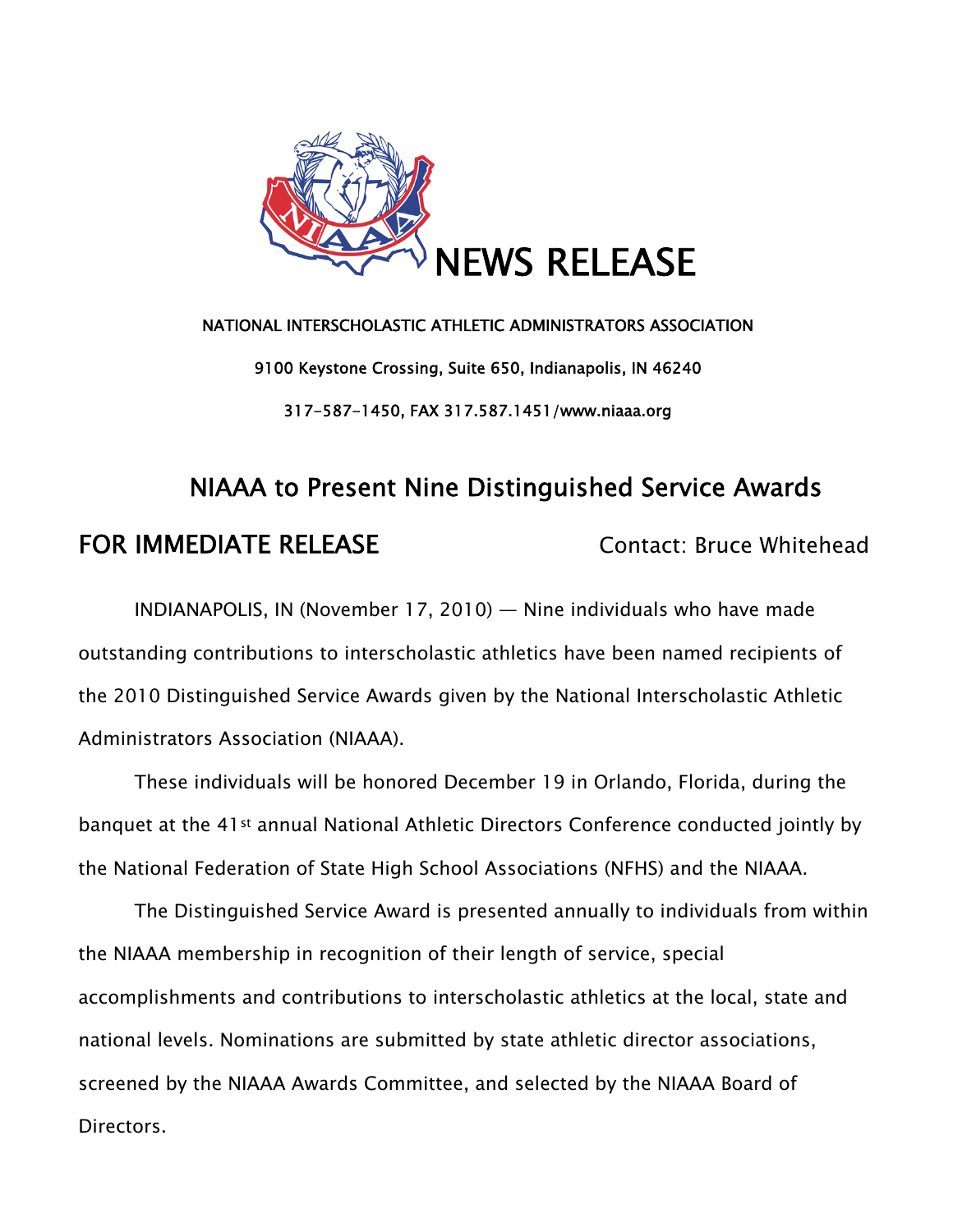This year's winners include Don Dellinger, CMAA, principal, Hedgesville (West Virginia) High School; John Evers, CMAA, director of athletics, Newburgh (Indiana) Castle High School; Mark Horak, CAA, athletic director, Lake Oswego (Oregon) High School; Steve Joekel, CAA, former assistant principal for activities/athletics, Omaha (Nebraska) Millard West High School; Sandra Mader, CMAA, director of athletic services, Aldine (Texas) Independent School District; Robert Rossi, CMAA, supervisor of athletics, Hunterdon (New Jersey) Central High School; Diane Shuck, CMAA, assistant principal and athletic director, Air Academy High School, Colorado Springs, Colorado; Gary Stevens, CMAA, director of student activities, Saco (Maine) Thornton Academy; and William Utsey, CAA, director of athletics and Title IX coordinator, Greenville (South Carolina) County Schools.

Following are the biographical sketches of this year's award winners:

#### Don Dellinger, CMAA, Hedgesville, West Virginia

Don Dellinger, CMAA, has served his high school alma mater — Hedgesville (West Virginia) High School — since 1977 as a teacher, coach and administrator. In July 1999, Dellinger became principal of Hedgesville after more than 20 years as teacher/coach (1977-89) and athletic director/assistant principal (1989-99). In addition to football, Dellinger coached wrestling, track and field, and tennis.

A member of the West Virginia Athletic Directors Association (WVADA) for 22 years, Dellinger has served on the WVADA Executive Committee for 21 years and has held the president-elect, president and past-president positions. Dellinger has been state coordinator for the NIAAA Leadership Training Program for 14 years and taught 10 Leadership Training Courses at the state level. In 1994, Dellinger was named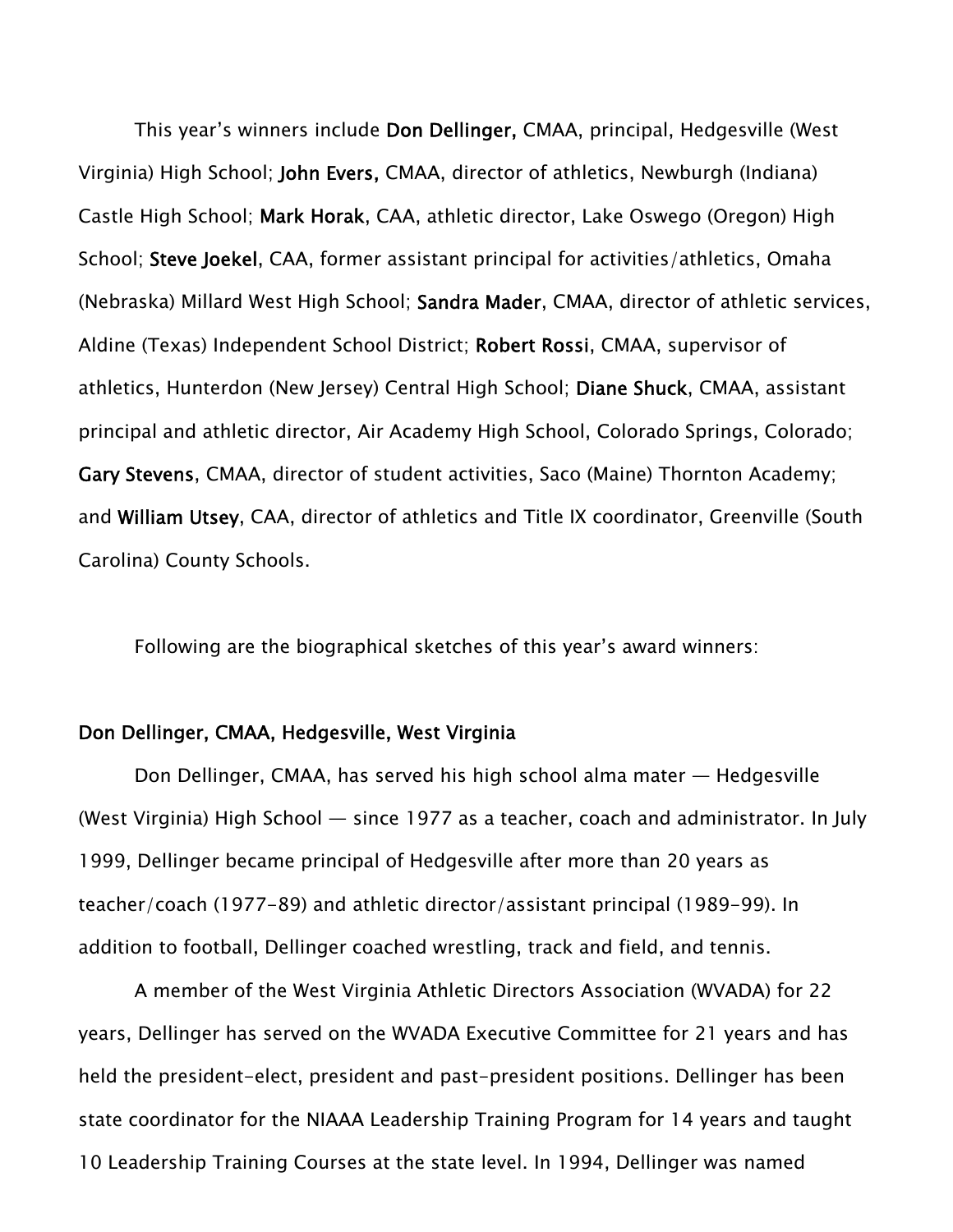WVADA Athletic Director of the Year and in 1997, he was awarded the NIAAA State Award of Merit.

Dellinger has been equally involved at the state level with the West Virginia Secondary School Activities Commission (WVSSAC) by serving as director of many WVSSAC sectional and regional tournaments for soccer, volleyball, cross country, golf, basketball, wrestling, baseball, softball, track and field, tennis and football. He also has served on the WVSSAC Board of Directors for two terms and has been a member of the WVSSAC Board of Trustees and WVSSAC Constitution and By-Laws Committee.

At the national level, Dellinger has attended the past 19 National Athletic Directors Conferences, serving as a conference workshop moderator seven times. He served on the Athletic Directors Advisory Committee for two years and has been a member of the NIAAA Delegate Assembly 11 times. Dellinger has attended seven NFHS Summer Meetings and numerous NIAAA Leadership Training Coordinator meetings.

Dellinger graduated from Hedgesville in 1974 and received both his bachelor's and master's degrees from West Virginia University.

#### John Evers, CMAA, Newburgh, Indiana

John Evers, CMAA, has served as the director of athletics at Newburgh (Indiana) Castle High School since 1994. During his 34-year career as a teacher, coach and athletic director, he has earned great respect and admiration at the local, state and national levels.

Prior to becoming athletic director at Castle, Evers spent four years as the head football and assistant wrestling coach at Rockport (Indiana) South Spencer High School. From 1978 to 1990, he served as Castle's assistant track and field, football and baseball coach, while teaching life sciences, biology, health and physical education.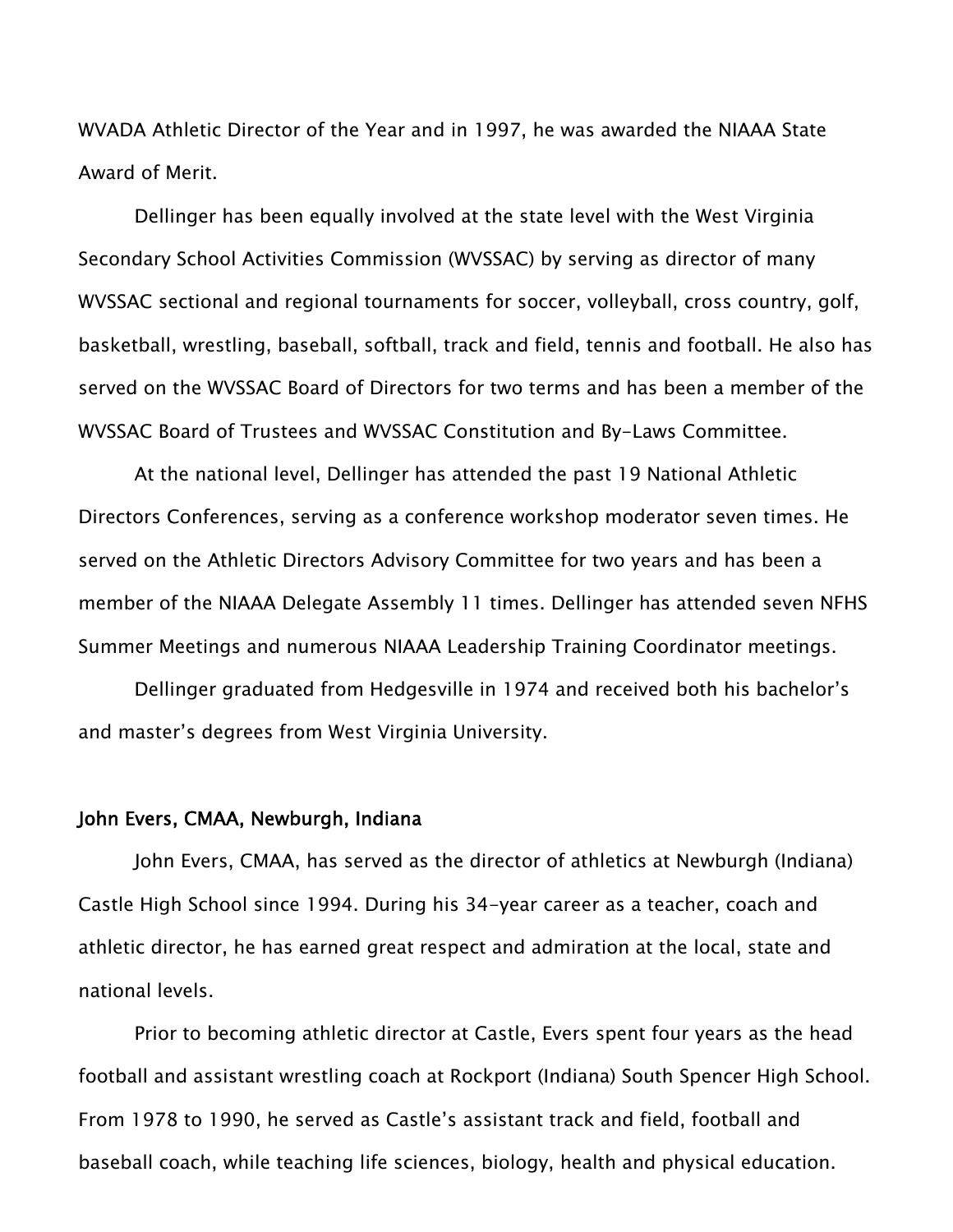Evers also taught and coached seventh-grade football and eighth-grade track and field at Castle Junior High School.

Within the Indiana Interscholastic Athletic Administrators Association (IIAAA), Evers has served on its board of directors, strategic planning committee and leadership training committee. He has also been the IIAAA president, first vice president, conference director, liaison to the NIAAA, past president and secretary. Other statewide accomplishments include his work with the Indiana High School Athletic Association (IHSAA). Evers annually conducts the association's new athletic directors workshop, and he has directed more than 160 IHSAA and conference tournaments at Castle High School.

Nationally, Evers has been very active within the NIAAA, completing 22 Leadership Training Courses and attending 13 National Athletic Directors Conferences. He has also served as the Indiana delegate to the NIAAA Delegate Assembly seven times, and has been a presenter at four national conferences. A vice chair of the NIAAA Publications Committee, Evers has had 23 articles published in Interscholastic Athletic Administration (IAA) magazine. In 2005, he received the NIAAA State Award of Merit and the NFHS Citation.

In 2007, Evers was named the State Athletic Director of the Year, and he was chosen IIAAA District 6 Athletic Administrator of the Year from 2004 to 2006.

Twice a summa cum laude graduate, Evers received both his bachelor's and master's degrees from the University of Evansville (Indiana).

#### Mark Horak, CAA, Lake Oswego, Oregon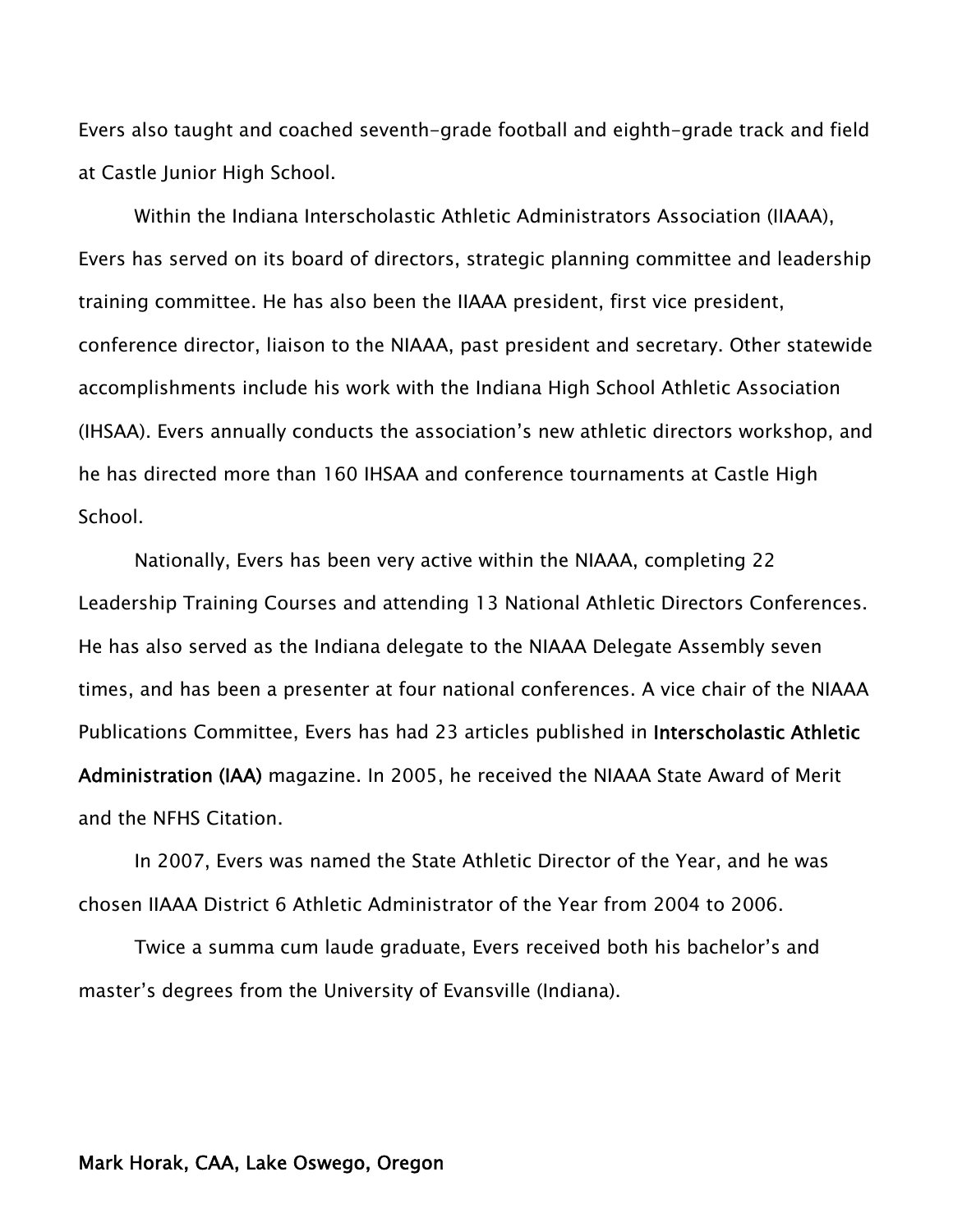Currently athletic director at Lake Oswego (Oregon) High School, Mark Horak, CAA, has served as a coach, teacher and administrator since 1982 in Oregon and Texas.

Horak began his career as a teacher and coach at Churchill High School in San Antonio, Texas. He also taught and coached at Portland (Oregon) Central Catholic High School and San Antonio Driscoll Middle School before returning to Central Catholic in 1993, when he assumed roles of teacher, head baseball coach and football defensive coordinator. In 1995, he served as vice principal and dean of students until 1998, when he became athletic director. Horak then moved to Lake Oswego as athletic director in 2007.

Horak, who received his bachelor's degree from Trinity (Texas) University and his master's degree from Texas A&I University (now Texas A&M University-Kingsville), was responsible for many of the additions to Central Catholic High School's campus. He helped coordinate efforts to raise \$20,000 to complete a separate aerobic fitness room for teachers and students in 2000. In 2003, Horak was instrumental in raising \$950,000 for an all-purpose turf field, and he also was involved in a four-year effort to raise more than \$13.4 million for a major school expansion, which included the addition of a new weight room and the purchase of new equipment.

Horak was the president of the Oregon Athletic Directors Association (OADA) in 2005. He also is currently the state's NIAAA Leadership Training Program coordinator and Oregon's State Certification Coordinator. He has also served as vice president, NIAAA State Awards Chair, treasurer, secretary and NIAAA Oregon delegate. Horak has been a presenter and has taught Leadership Training Program courses at several OADA State Conferences.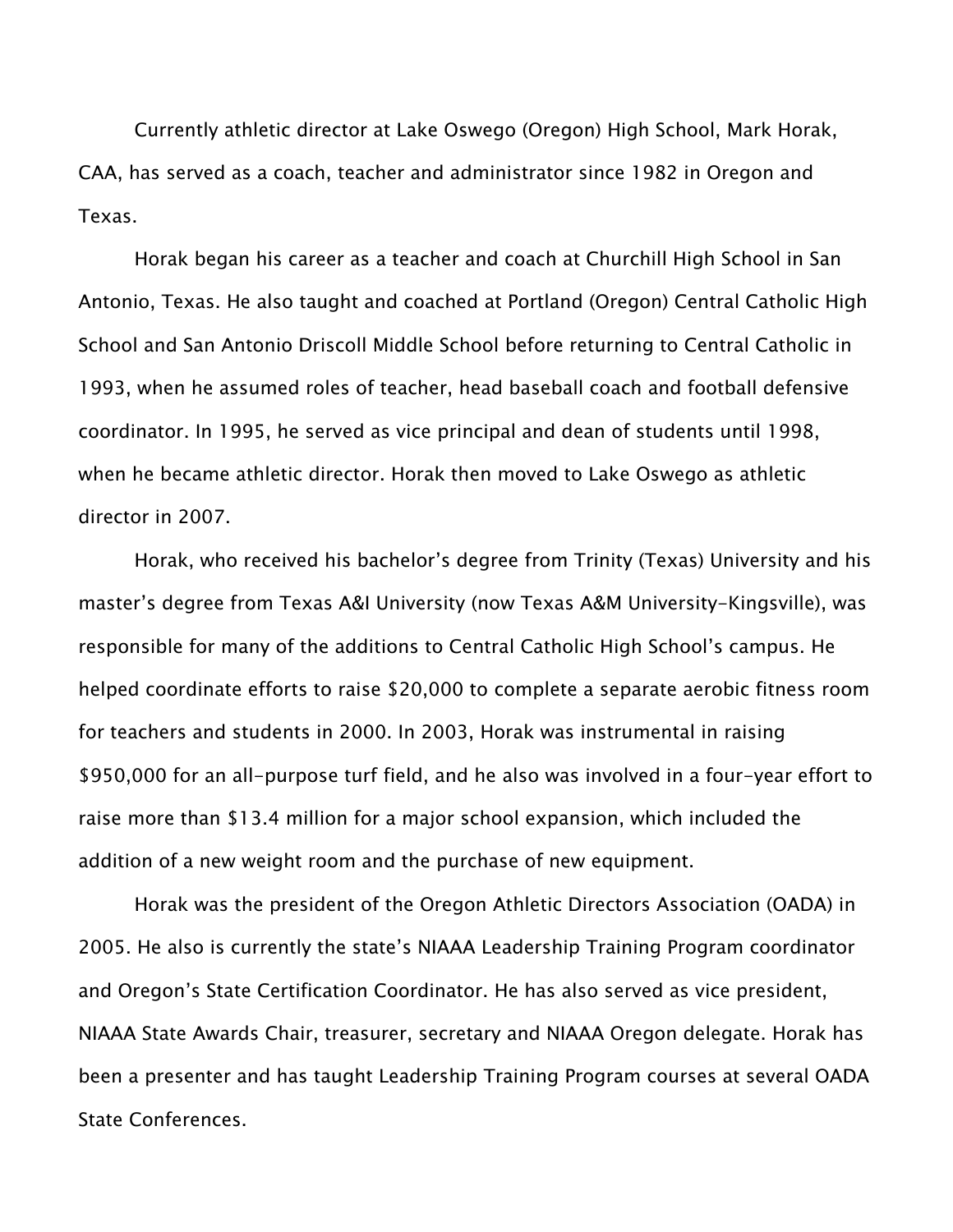Horak has attended 10 national conferences and has completed 20 Leadership Training Program courses. He has served on the NIAAA Awards Committee since 2004.

#### Steve Joekel, CAA, Bellevue, Nebraska

After 35 years as a coach, teacher and athletic administrator in six Nebraska public schools, Steve Joekel, CAA, retired from public education last year and is currently a partner with an athletic consulting firm. For the past 15 years, Joekel was the assistant principal for activities and athletics at Millard West High School in Omaha. Under his leadership, Millard West won the U.S. Cellular Cup — presented by the Nebraska School Activities Association (NSAA) to the school with the state's top school activities program — three consecutive years.

Prior to his stint at Millard West, Joekel was vice principal/activities director at Bellevue (Nebraska) West High School for four years, principal of Wahoo (Nebraska) High School for two years and vice principal/activities director at Gretna (Nebraska) Junior-Senior High School for three years.

Joekel received his Certified Athletic Administrator (CAA) designation in 1997 and has held many leadership positions at both the state and national levels. He served as the secretary/treasurer of the Nebraska State Interscholastic Athletic Administrators Association (NSIAAA) for eight years and later was NSIAAA president in 2001-02.

Currently, Joekel is a member of the NSIAAA Board of Directors as historian and also serves on the board of directors for the Nebraska High School Sports Hall of Fame. He is a certified NIAAA Leadership Training Program instructor for six courses and is a member of the NIAAA National Faculty for "LTC 505: Transformational Leadership and Mentoring." Joekel continues to serve on the NSAA Sportsmanship Committee, and he hosted numerous NSAA tournament events while at Millard West.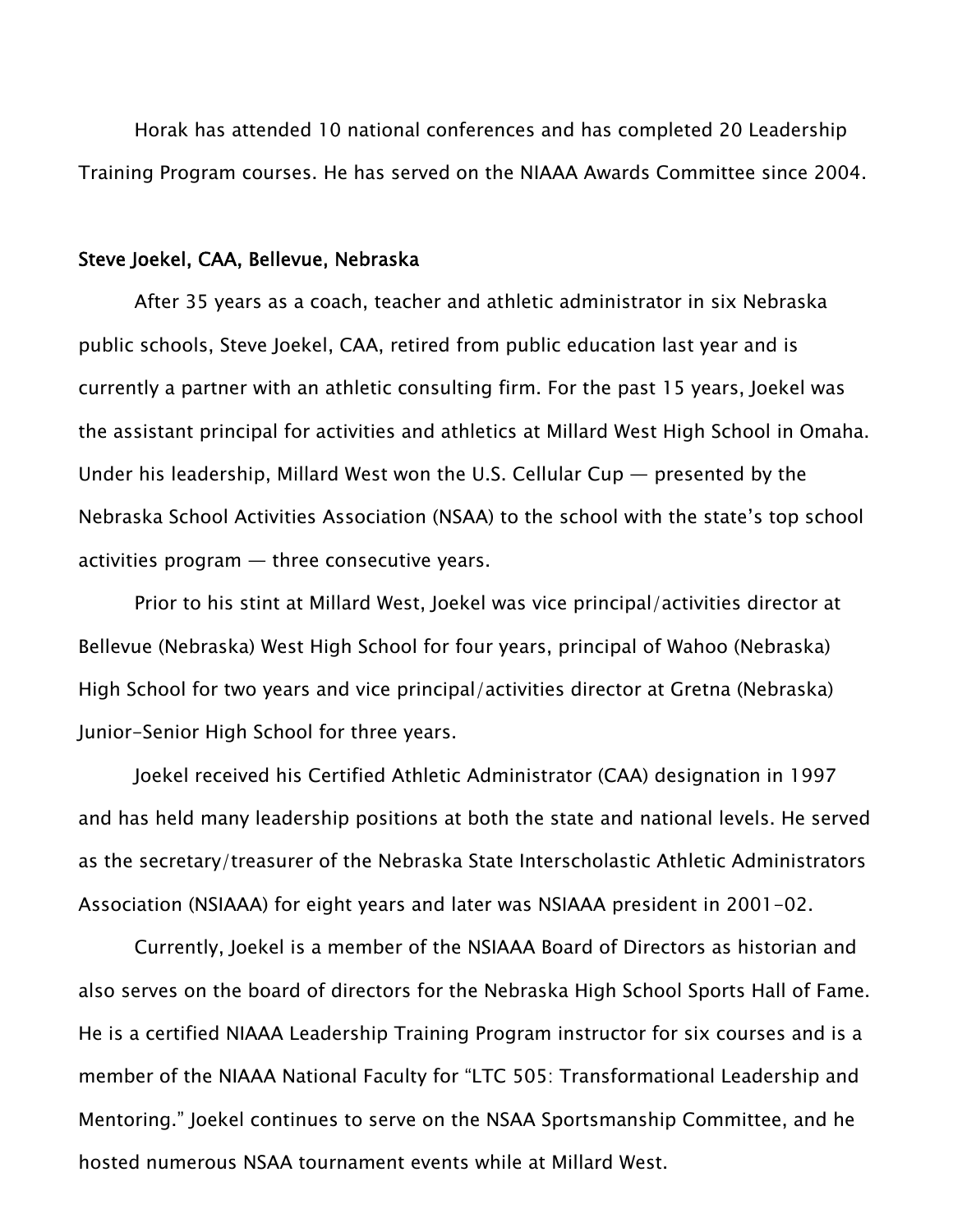Joekel, who received his bachelor's degree from Nebraska Wesleyan University and his master's degree from the University of Nebraska-Lincoln, was selected Nebraska Athletic Director of the Year in 2006 and Athletic Director of the Year by the Boys and Girls Club of Omaha in 2009. In 2004, he was inducted into the Nebraska Wesleyan University Athletic Hall of Fame. Other honors include the NIAAA State Award of Merit in 1998 and the NSIAAA District II Outstanding Athletic Administrator in 2005.

#### Sandra Mader, CMAA, Houston, Texas

An accomplished athlete, coach, teacher and administrator, Sandra Mader, CMAA, has been director of athletic services for the Aldine (Texas) Independent School District since 2007. Previously, Mader was director of athletics and principal of the Ninth Grade Center for the Galveston (Texas) Independent School District from 1997 to 2007.

A graduate of Sam Houston State (Texas) University, Mader's career in education began in 1987 at North Shore High School in Houston, where she was varsity softball coach, assistant basketball coach and an English teacher. After her years at North Shore, she became assistant athletic director and head softball coach at Alvin (Texas) High School for 1½ years before taking the Galveston position.

Mader served on the NIAAA Board of Directors from 2003 to 2005, and she was also a member of the NIAAA Strategic Planning Committee. An NIAAA lifetime member, Mader was Texas' NIAAA state delegate in 2003, and was the NIAAA board liaison to both the Publications Committee and the Awards Committee. After earning her CAA certification in 1997, she attained CMAA status just four years later. During her career, Mader has taken 28 NIAAA Leadership Training Courses and serves on the national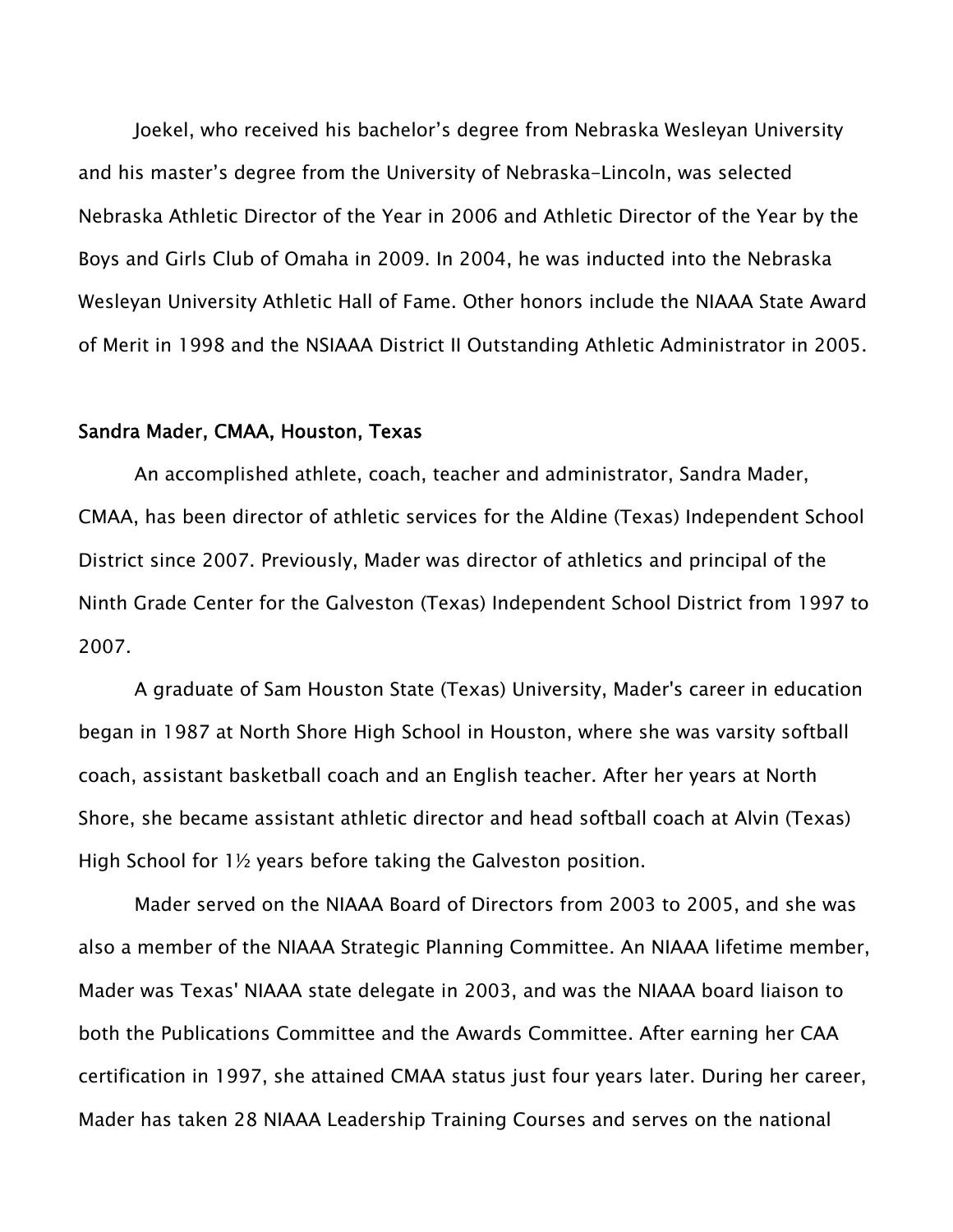faculty for both LTC 700 and 703. In 2004, Mader received the NFHS Citation, and she has been a presenter at past NFHS/NIAAA National Athletic Directors Conferences.

At the state level, one of Mader's most significant accomplishments was her work with the Texas University Interscholastic League in adding fast-pitch softball as a sport in Texas high schools. She helped the Texas High School Girls Coaches Association (THSGCA) Board add softball coaches to its membership, and also helped initiate a softball all-star game. Mader served as secretary of the Texas High School Athletic Directors Association (THSADA) Board of Directors from 2003 to 2005, and has served on numerous THSADA committees.

In addition to being nominated for Texas High School Softball Coach of the Year at Alvin, where she instituted a no-cut program for middle school athletics, Mader was named to "Who's Who Among America's Teachers." Mader has been inducted into the United States Specialty Sports Association Hall of Fame and the Texas United States Specialty Sports Hall of Fame for her softball accomplishments, as well as the THSGCA Hall of Honor. She also has been inducted into her high school's hall of fame – the Triton Regional High School Hall of Fame in Runnemeda, New Jersey.

As a college athlete at Sam Houston State, Mader was a two-time All-American shortstop in softball and was college softball player of the year in 1986. She also played in four NCAA Division II national championships.

### Robert P. Rossi, CMAA, Flemington, New Jersey

Robert Rossi, CMAA, has been supervisor of athletics at Hunterdon (New Jersey) Central High School since 1992 after an outstanding career as boys basketball coach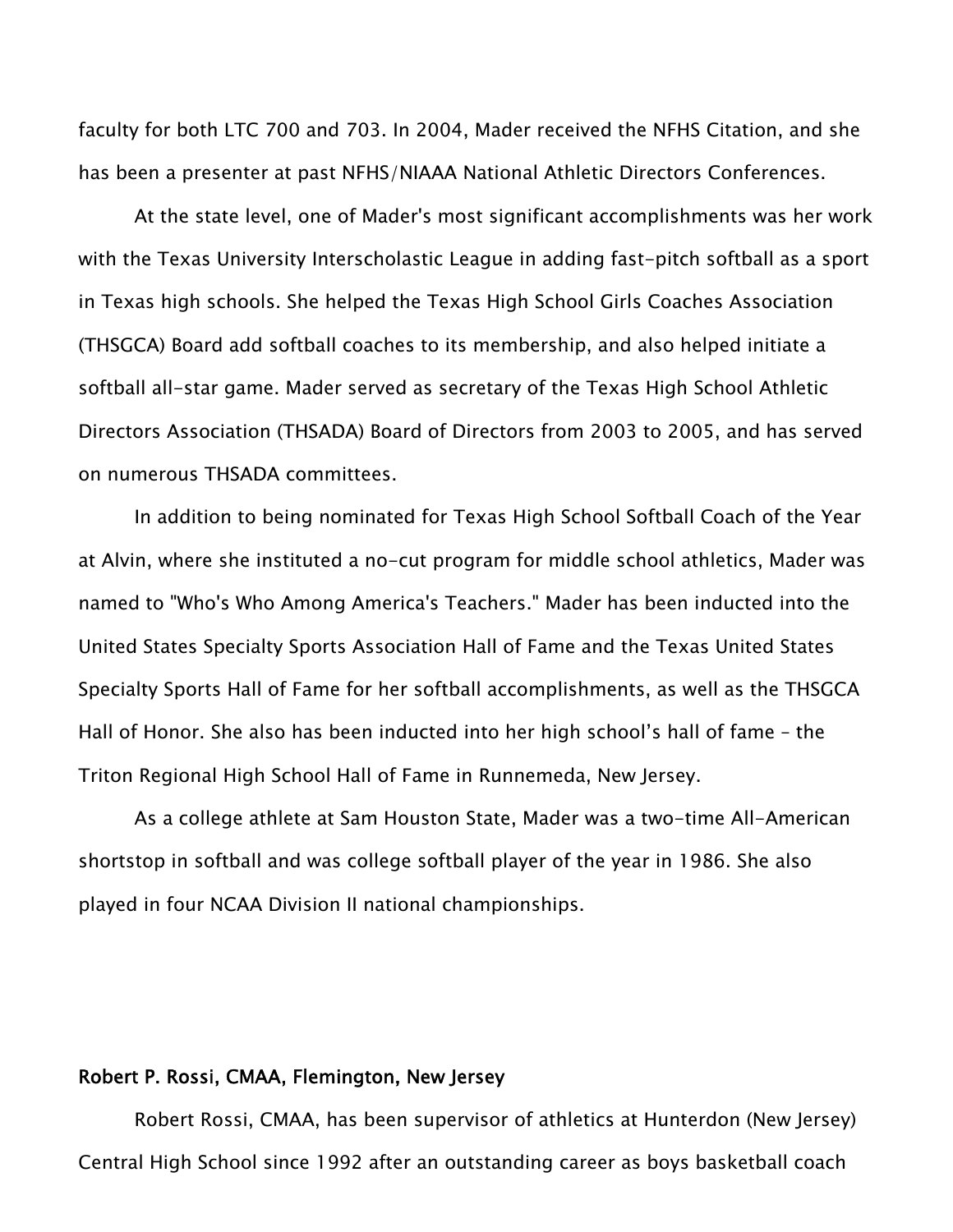(1978-92) and girls softball coach (1981-92) at South Hunterdon Regional High School. Hunterdon Central won The Star-Ledger Cup for athletic excellence in academics, sportsmanship and athletics in 2000 and 2001.

In addition to basketball, softball and baseball, Rossi has given many hours to the sport of lacrosse. He is the founder of the Central Jersey Women's Lacrosse League and served as first president of the league. He also has been chair of the New Jersey State Interscholastic Athletic Association (NJSIAA) Boys Lacrosse Tournament and Boys Lacrosse Committee since 2000. He was honored by the NJSIAA with the Boys Lacrosse Service Award in 2001 and the Service and Contributions Award for Athletics in 2007.

Rossi earned his CAA certification in 1997 and his CMAA certification in 2002. Since then, he has served as an NIAAA Leadership Training Course Instructor and a CAA test administrator. He has completed 28 Leadership Training Courses. His contributions at the national level include the NIAAA Strategic Plan Committee, NIAAA Awards Committee vice chair and New Jersey delegate to the NIAAA Delegate Assembly.

Rossi is an NIAAA lifetime member, has presented at the national conference and has been published in the Interscholastic Athletic Administration Magazine. At the state level, Rossi serves as chair of both the Directors of Athletics Association of New Jersey (DAANJ) Scholarship Committee and the Awards Committee.

Rossi's dedication to interscholastic athletics at the local, state and national levels has earned him many accolades. During his 1984-85 and 1987-88 campaigns, Rossi was selected Hunterdon County Boys Basketball Coach of the Year. He was also named Hunterdon County Softball Coach of the Year in 1986-87. Rossi was selected by the DAANJ as Athletic Director of the Year in 2002-03, and he received the NIAAA State Award of Merit in 2003.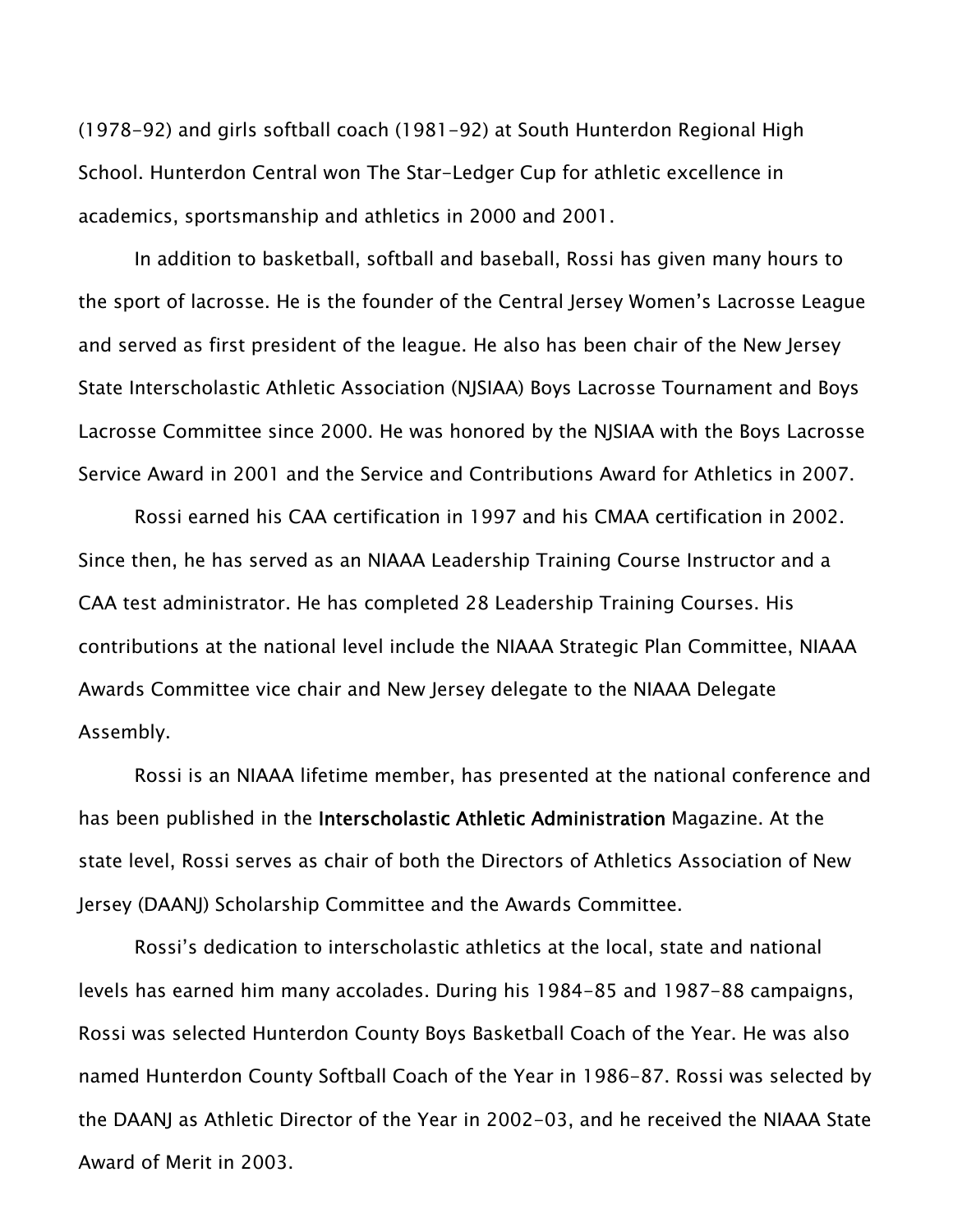Rossi, who earned his bachelor's and master's degrees from Trenton (New Jersey) State College, was inducted into the Hamilton High School West Hall of Fame in 2000.

#### Diane Shuck, CMAA, Colorado Springs, Colorado

Currently the assistant principal and athletic director at Air Academy High School in Colorado Springs, Colorado, Diane Shuck, CMAA, has been serving her high school alma mater since 1992. Before her current positions, Shuck was athletic coordinator, student activities director, girls soccer coach, student government sponsor and physical education and health teacher.

Shuck has devoted many hours to the Colorado High School Activities Association (CHSAA), including serving as site director for several state tournaments and on various sports committees, which includes current membership on the CHSAA Ice Hockey Committee and as chair of the Spirit Committee. Among her other involvements at the state level, Shuck currently serves on the Colorado Athletic Directors Association (CADA) Board of Directors and is a former president of the organization.

Nationally, Shuck is a lifetime member of the NIAAA and currently serves on the NIAAA Publications Committee. She is a member of the NFHS Citizenship/Equity Committee and also is an American Sport Education Program Bronze-Level Instructor for the Coaching Principals and Sports First Aid Education Program.

In 2007, Shuck was selected as CADA Athletic Director of the Year, and in 2008, she was named National Association for Sport and Physical Education (NASPE) Central District Athletic Director of the Year. Shuck received her CAA certification in 2003,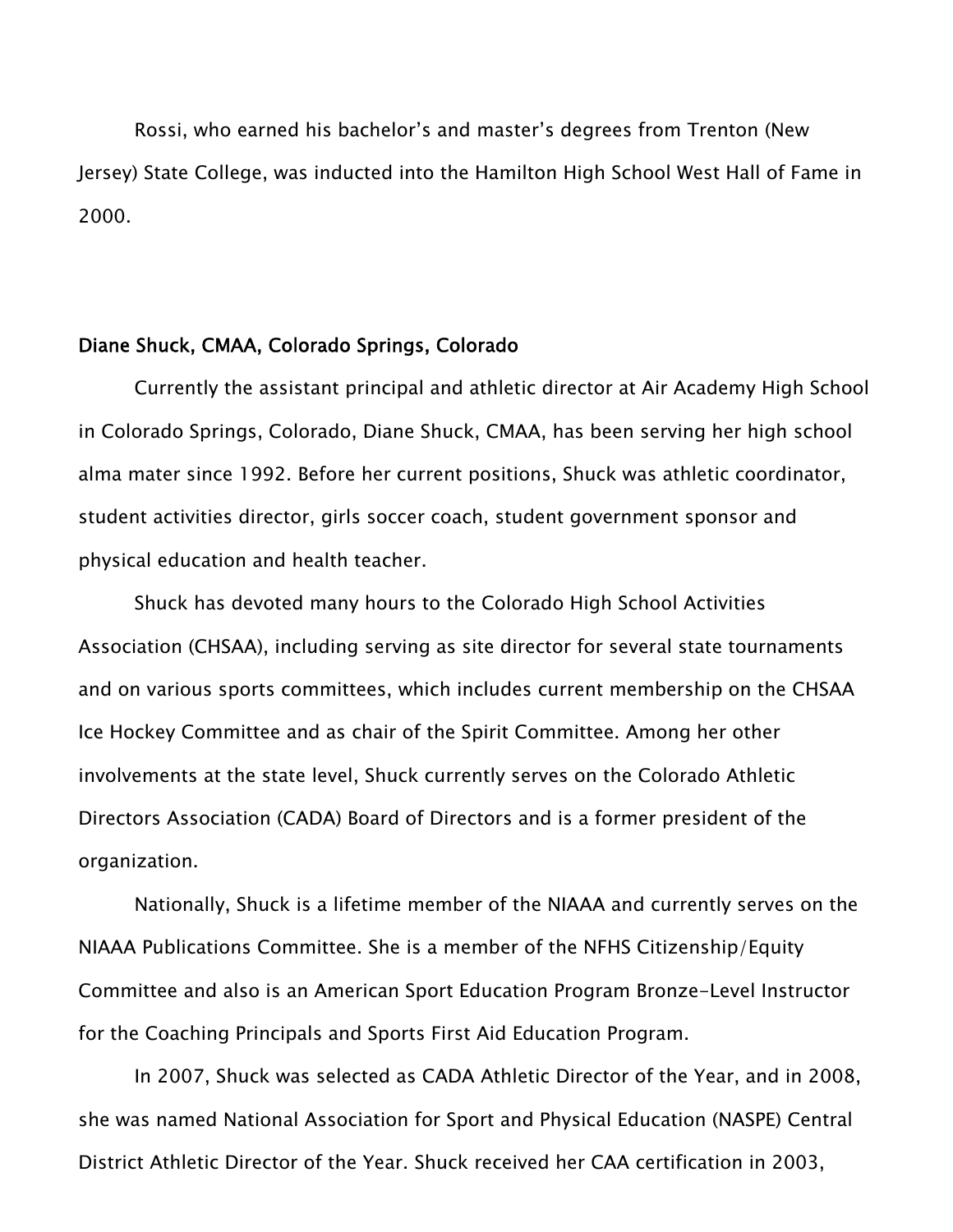CMAA certification in 2006 and the NIAAA State Award of Merit also in 2006. Shuck is also an accomplished coach. She was Colorado High School Soccer Coaches Association Girls Soccer Coach of the Year in 1996 and 1997, and also was named Rocky Mountain News Girls' Soccer Coach of the Year in those same years.

Shuck, who earned her bachelor's degree from George Mason (Virginia) University and her master's degree from University of Northern Colorado, is also an accomplished athlete. She was a four-year starter on George Mason University's women's soccer team and participated on the U.S. Soccer Youth National Team.

#### Gary Stevens, CMAA, Saco, Maine

Gary Stevens, CMAA, is the director of student activities at Thornton Academy in Saco, Maine, and has served the interscholastic community in Maine since 1983. Before joining the Thornton Academy staff in 2007, Stevens spent 17 years at Bonny Eagle High School in Standish as a teacher, activities director and assistant principal.

Stevens earned his CAA certification in 1999 and his CMAA certification in 2004. At the local level, Stevens has coached basketball, volleyball, softball, cross country, baseball and soccer; has served on various committees; and is a liaison for the Southwestern Maine Activities Association (SMAA) for boys and girls soccer, and girls basketball. He also is the current chair of the SMAA Sportsmanship Committee and was president of the association in 2006-07.

At the state level, Stevens is the assistant executive director of the Maine Interscholastic Athletic Administrators Association (MIAAA) and previously was a member of the MIAAA Board of Directors, on which he served as first vice president and held positions on other committees. Stevens is also active in the Maine Principals'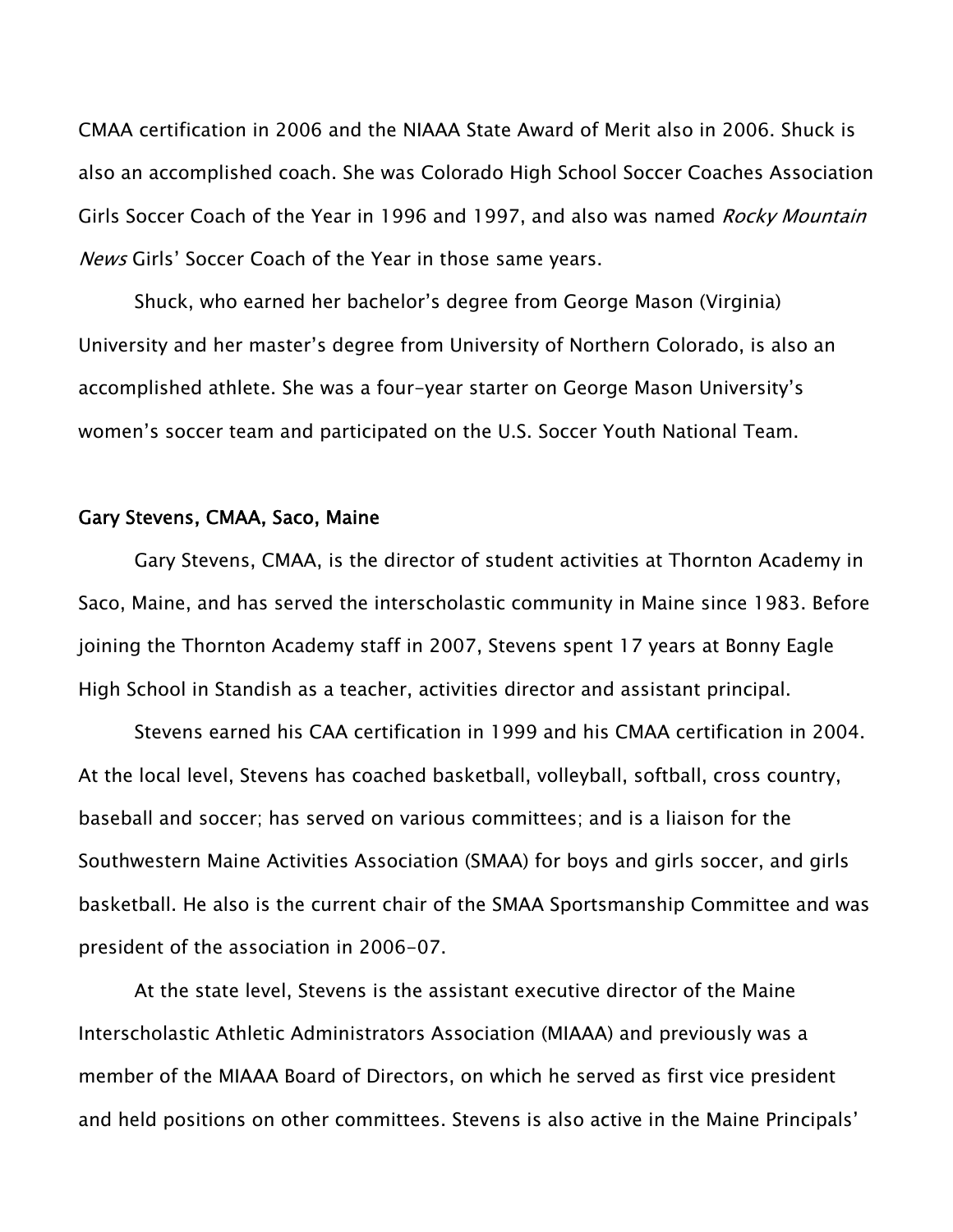Association (MPA), having served as chair of both the MPA Cheerleading and Lacrosse Committees.

Stevens' commitment to education has earned him many awards, including the MIAAA Gerald Durgin CMAA Leadership Award, the MIAAA Athletic Administrator of the Year Award and State Athletic Director of the Year. Stevens is also a current member of the NIAAA Publications Committee and editor of the column, "A.D.'s Clipboard," in Interscholastic Athletic Administration (IAA) Magazine. He is the author of more than 15 articles.

Stevens earned his bachelor's degree from Harvard (Massachusetts) University and his master's from the University of Southern Maine.

### William Utsey, CAA, Greenville, South Carolina

William Utsey, CAA, has been serving the South Carolina interscholastic community since 1971. Currently the director of athletics and Title IX coordinator for the Greenville (South Carolina) County Schools, Utsey has also been an accomplished principal, teacher and coach.

Utsey is in his second stint as athletic director at Greenville. He previously served from 1995 to 2001, then was principal of Wade Hampton High School for four years before returning to Greenville in 2005.

Utsey has coached football, basketball, soccer, track and cross country. In 1989, he coached North Augusta High School to a state football championship and his teams have been state football runner-up twice — once at North Augusta and once at J.L. Mann High School. In 1989, he was the South Carolina Coach of the Year, and he received the South Carolina Athletic Coaches Association 35-year Service Award in 2006.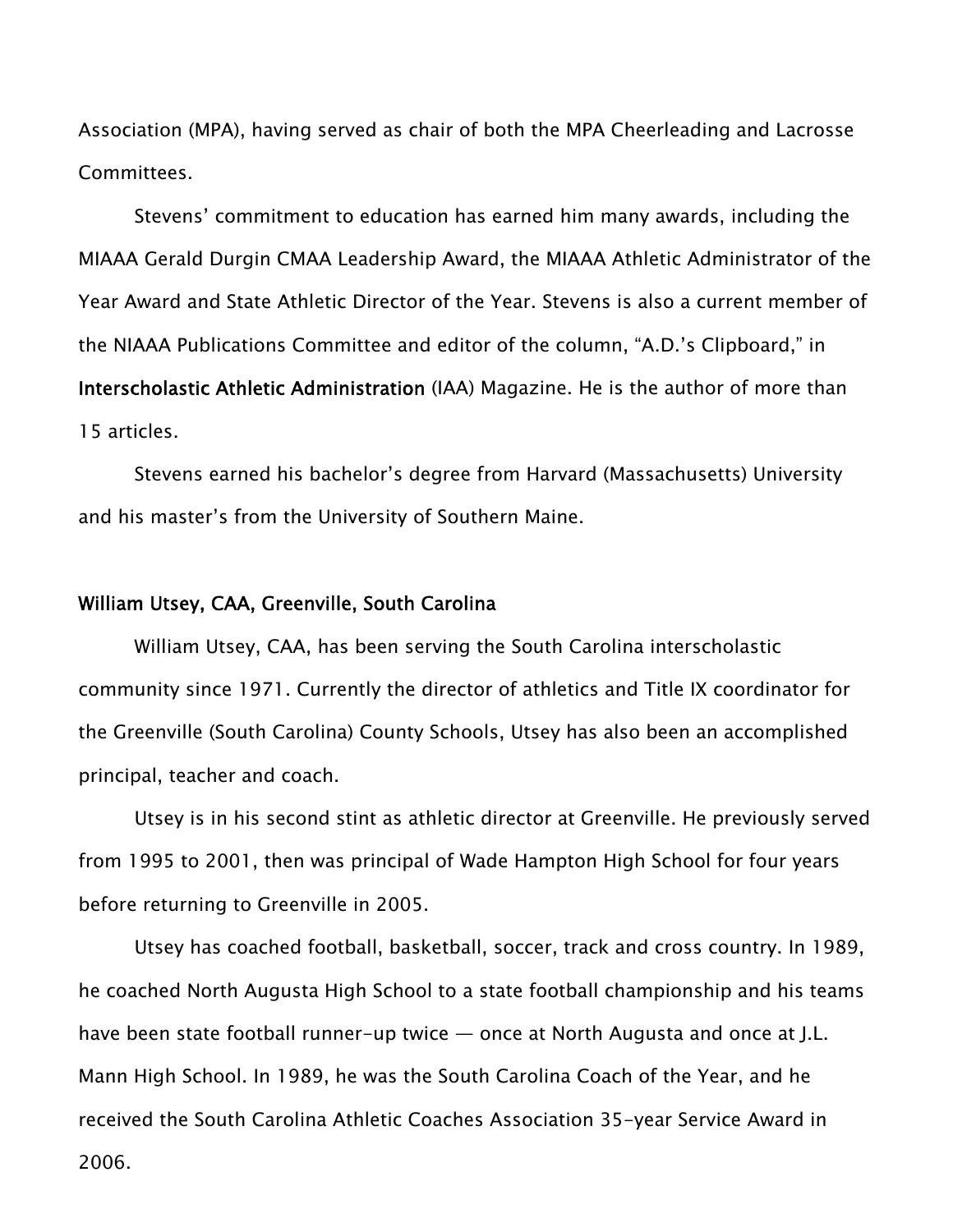A member of many professional organizations, Utsey is involved with the South Carolina Association of School Administrators, National Education Association, South Carolina Education Association, and the South Carolina Athletic Administrators Association (SCAAA). He served as president, vice president and board member of the SCAAA.

On the national level, Utsey is a former member of the NIAAA Awards Committee and former state Leadership Training Institute (LTI) coordinator. He has also been an LTI instructor for 10 different courses and an NFHS Coaches Education Program instructor. He received the NIAAA State Award of Merit in 2000.

Utsey earned his bachelor's degree from The Citadel (South Carolina) and his master's and education specialist degrees from the University of South Carolina.

\*\*\*

#### ABOUT THE NATIONAL INTERSCHOLASTIC ATHLETIC ADMINISTRATORS ASSOCIATION (NIAAA):

The NIAAA is the largest national organization for high school athletic administrators with more than 7,000 individual members. The NIAAA consists of athletic director organizations in the 50 states plus the District of Columbia and provides an efficient system for exchange of ideas between the National Federation of State High School Associations (NFHS) and state athletic administrators organizations as well as individual athletic administrators. The NIAAA, located in Indianapolis, Indiana, strives to preserve the educational nature of interscholastic athletics and the place of these programs in the curricula of schools. The NIAAA is a full and equal partner with the NFHS.

#### About the National Federation of State High School Associations (NFHS)

The NFHS, based in Indianapolis, Indiana, is the national leadership organization for high school sports and fine arts activities. Since 1920, the NFHS has led the development of education-based interscholastic sports and fine arts activities that help students succeed in their lives. The NFHS sets direction for the future by building awareness and support, improving the participation experience, establishing consistent standards and rules for competition, and helping those who oversee high school sports and activities. The NFHS writes playing rules for 17 sports for boys and girls at the high school level. Through its 50 member state associations and the District of Columbia, the NFHS reaches more than 19,000 high schools and 11 million participants in high school activity programs, including more than 7.6 million in high school sports. As the recognized national authority on interscholastic activity